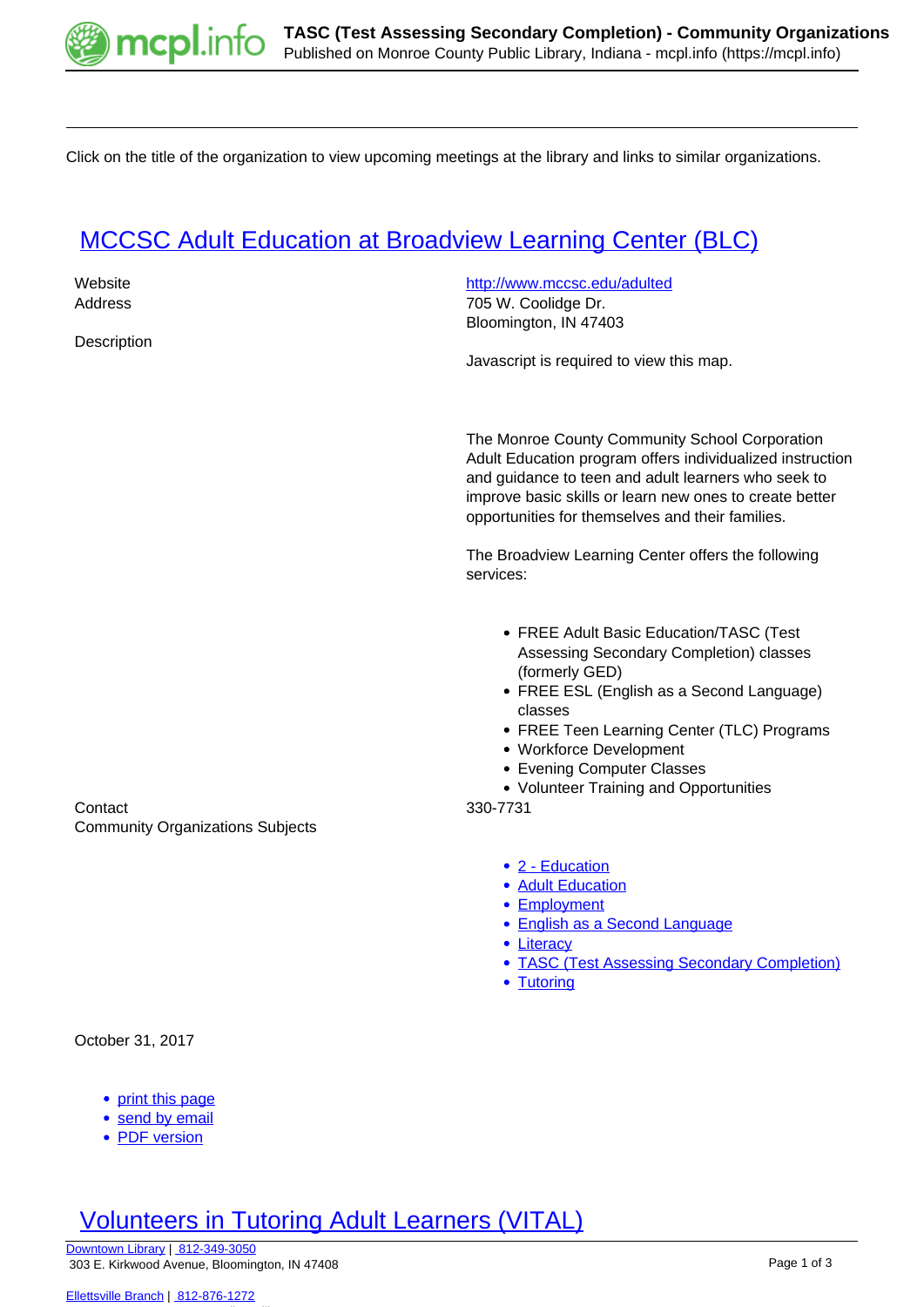

| Website<br>Address<br>Description                                     | http://www.monroe.lib.in.us/vital<br>Monroe County Public Library<br>303 E. Kirkwood<br>Bloomington, IN 47408<br>Javascript is required to view this map.                                                                                                                                                                                                                                                                                                                                                                                                                         |
|-----------------------------------------------------------------------|-----------------------------------------------------------------------------------------------------------------------------------------------------------------------------------------------------------------------------------------------------------------------------------------------------------------------------------------------------------------------------------------------------------------------------------------------------------------------------------------------------------------------------------------------------------------------------------|
|                                                                       | VITAL offers the following services:                                                                                                                                                                                                                                                                                                                                                                                                                                                                                                                                              |
| Contact                                                               | • One-to-one tutoring - Trained tutors help<br>individual learners set goals, gain essential<br>literacy skills, and increase their confidence.<br>• New Reader Support Group - An opportunity for<br>new readers to gather and exchange their<br>thoughts and ideas in a supportive and<br>confidential group<br>• Additional Tutor Training - In-services are offered<br>in the area of computing, GED tutoring, Laubach<br>Method, and English as a second language<br>• Introduction to Tutoring for Volunteers<br>• Brown Bag Lunches<br>VITAL, Monroe County Public Library |
|                                                                       | vital [at] monroe.lib.in.us                                                                                                                                                                                                                                                                                                                                                                                                                                                                                                                                                       |
| <b>Community Organizations Subjects</b>                               | 349-3173                                                                                                                                                                                                                                                                                                                                                                                                                                                                                                                                                                          |
|                                                                       | • English as a Second Language<br>• 2 - Education<br>• Adult Education<br>• Literacy<br>• TASC (Test Assessing Secondary Completion)<br>• Tutoring<br>• Volunteers                                                                                                                                                                                                                                                                                                                                                                                                                |
| October 31, 2017                                                      |                                                                                                                                                                                                                                                                                                                                                                                                                                                                                                                                                                                   |
| • print this page<br>send by email<br>$\bullet$<br><b>PDF</b> version |                                                                                                                                                                                                                                                                                                                                                                                                                                                                                                                                                                                   |
| <b>Subscribe to our newsletters</b>                                   |                                                                                                                                                                                                                                                                                                                                                                                                                                                                                                                                                                                   |

chat loading...

```
(function() { var x = document.createElement("script"); x.type = "text/javascript"; x.async = true; x.src =
(document.location.protocol === "https:" ? "https://" : "http://") + "libraryh3lp.com/js/libraryh3lp.js?14734"; var y =
document.getElementsByTagName("script")[0]; y.parentNode.insertBefore(x, y); })();
```
Ask a Librarian **Contact Us**